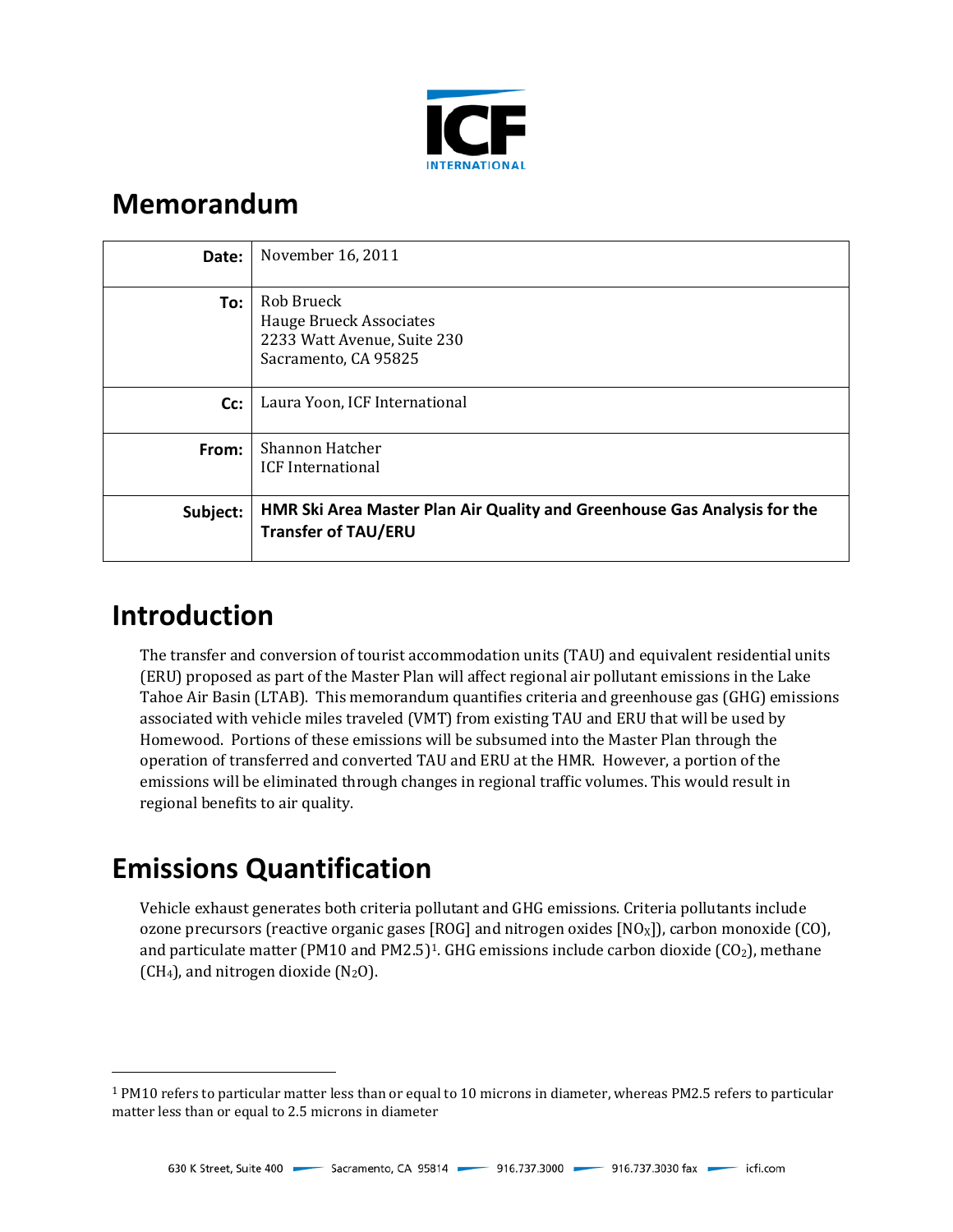HMR Ski Area Master Plan Air Quality and Greenhouse Gas Analysis for the Transfer of TAU/ERU November 16, 2011 Page 2 of 9

The URBEMIS2007 (version 9.2.4) model and traffic assumptions provided by Fehr & Peers were used to quantify criteria pollutant and  $CO<sub>2</sub>$  emissions associated with VMT for existing TAU and ERU. URBEMIS utilizes the California Air Resources Board (ARB) EMFAC2007 (version 2.3) program to estimate vehicular emissions. Average trip lengths and daily VMT provided by Fehr & Peers<sup>2</sup> were assumed in the modeling. Consistent with the analysis performed for the Master Plan, emissions were estimated for both winter and summer conditions within the LTAB.

URBEMIS does not generate emissions estimates for  $CH_4$  or  $N_2O$ . The vehicle fleet profile and VMT generated by the URBEMIS2007 simulations were used to calculate total  $CH_4$  emissions based on the EMFAC2007 running exhaust and starting emissions factors. Emissions of N2O were calculated based on annual fuel use by vehicle type and emission factors for diesel and gasoline provided by the ARB. For additional information on the vehicle fleet profile and emission factors assumed in the analysis, please refer to Chapter 23 in the Final EIR/EIS for the Master Plan.

## **Results**

I

Fehr & Peers analyzed VMT for the TAU and ERU using two trip generation methodologies. Scenario 1 analyzes the TAU to be converted to ERU as ERU, whereas Scenario 2 analyzes the TAU that will be converted to ERU as TAU (recognizing their current use and what they could be used for elsewhere).

Emissions were quantified for each scenario and are summarized in the following sections. Note that neither scenario considers internal capture or alternative mode reductions. Emissions estimates would likely be lower if these factors were considered, but would depend on how banked units were operated in a new development.

### **Scenario 1 Analysis**

Tables 1 and 2 summarize criteria pollutants associated with VMT generated by the TAU and ERU. Emissions are presented for both winter (Table 1) and summer (Table 2) conditions in 2021 (full build out year assumed for the Master Plan in the Final EIR/EIS).

<span id="page-1-0"></span><sup>&</sup>lt;sup>2</sup> For additional information the traffic modeling assumptions, please refer to the Fehr & Peers memorandum submitted on November 14, 2011 to Hauge Brueck Associates.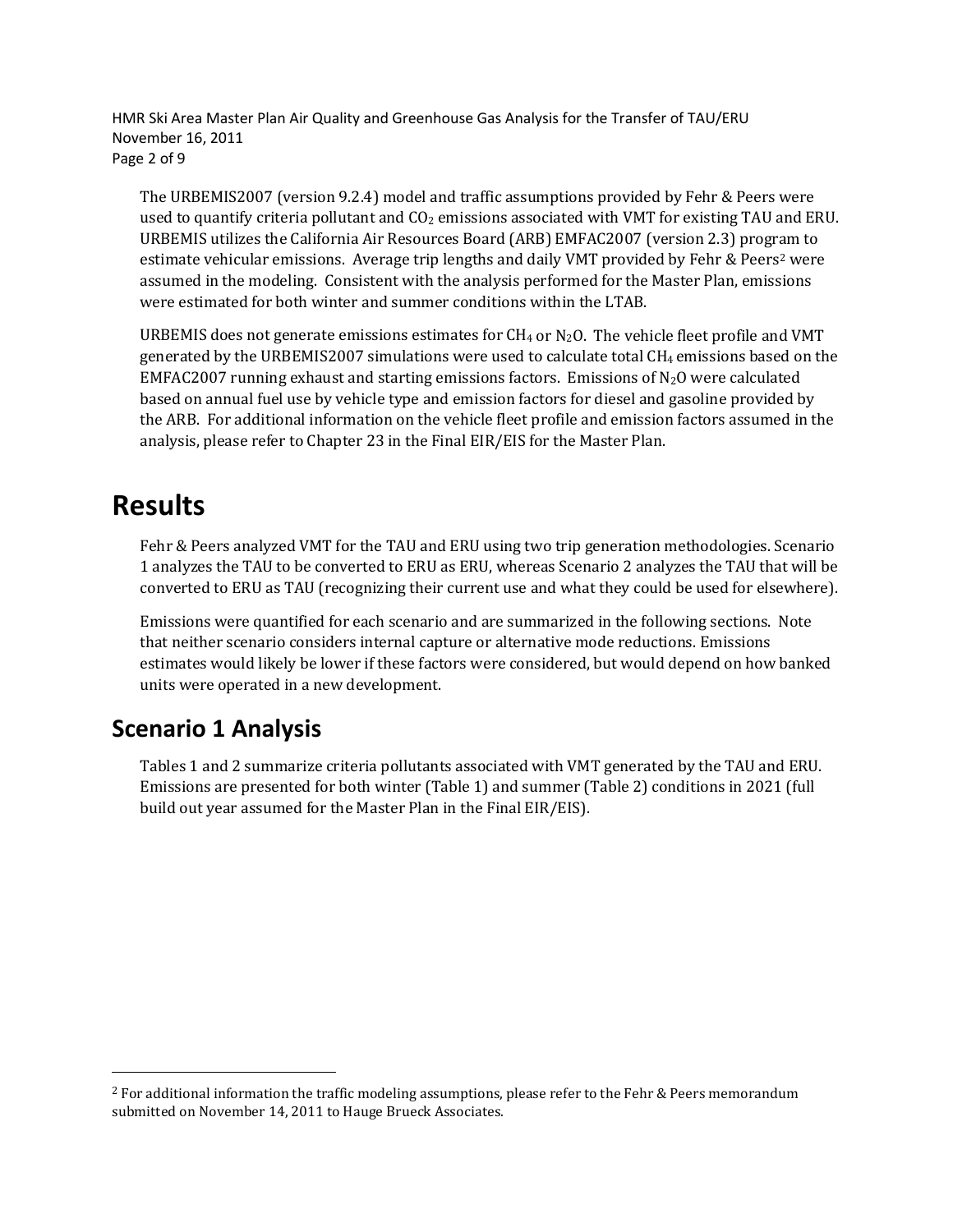HMR Ski Area Master Plan Air Quality and Greenhouse Gas Analysis for the Transfer of TAU/ERU November 16, 2011 Page 3 of 9

| <b>Scenario</b>                               | <b>ROG</b> | NO <sub>x</sub> | $\bf{C0}$ | <b>PM10</b> | <b>PM2.5</b> | SO <sub>2</sub> |
|-----------------------------------------------|------------|-----------------|-----------|-------------|--------------|-----------------|
| <b>Tourist Accommodation Units</b>            |            |                 |           |             |              |                 |
| TAU Units Currently In Use (Tahoe Inn)        | 5.53       | 7.45            | 53.81     | 10.58       | 2.01         | 0.05            |
| TAU Banked Units (North Shore Lodge)          | 0.81       | 1.09            | 7.86      | 1.55        | 0.29         | 0.01            |
| Equivalent Residential Units                  |            |                 |           |             |              |                 |
| TAU Banked Units to be Converted to ERUs      | 1.28       | 1.57            | 12.31     | 2.05        | 0.39         | 0.01            |
| (Tahoe Inn)                                   |            |                 |           |             |              |                 |
| TAU Units Currently In Use to be Converted to | 0.11       | 0.14            | 1.08      | 0.18        | 0.03         | 0               |
| ERUs (Tahoe Inn)                              |            |                 |           |             |              |                 |
| ERU Banked Units/ Development Rights          | 0.73       | 0.89            | 6.96      | 1.16        | 0.22         | 0.01            |
| Summary of all Units                          |            |                 |           |             |              |                 |
| TAU Units Currently In Use                    | 5.53       | 7.45            | 53.81     | 10.58       | 2.01         | 0.05            |
| TAU Banked Units                              | 0.81       | 1.09            | 7.86      | 1.55        | 0.29         | 0.01            |
| TAU Banked Units Converted to ERUs            | 1.28       | 1.57            | 12.31     | 2.05        | 0.39         | 0.01            |
| TAU Units Currently In Use Converted to ERUs  | 0.11       | 0.14            | 1.08      | 0.18        | 0.03         | 0               |
| <b>ERU Banked Units /Development Rights</b>   | 0.73       | 0.89            | 6.96      | 1.16        | 0.22         | 0.01            |
| <b>Total Emissions</b>                        | 8.46       | 11.14           | 82.02     | 15.52       | 2.94         | 0.08            |

**Table 1. Criteria Pollutant Emissions at HMR Buildout (2021), Scenario 1 Winter (pounds per day)**

### **Table 2. Criteria Pollutant Emissions at HMR Buildout (2021), Scenario 1 Summer (pounds per day)**

| <b>Scenario</b>                                                   | <b>ROG</b> | NO <sub>X</sub> | C <sub>O</sub> | <b>PM10</b> | <b>PM2.5</b> | SO <sub>2</sub> |
|-------------------------------------------------------------------|------------|-----------------|----------------|-------------|--------------|-----------------|
| Tourist Accommodation Units                                       |            |                 |                |             |              |                 |
| TAU Units Currently In Use (Tahoe Inn)                            | 4.49       | 4.97            | 48.32          | 10.58       | 2.01         | 0.06            |
| TAU Banked Units (North Shore Lodge)                              | 0.66       | 0.73            | 7.06           | 1.55        | 0.29         | 0.01            |
| Equivalent Residential Units                                      |            |                 |                |             |              |                 |
| TAU Banked Units to be Converted to ERUs<br>(Tahoe Inn)           | 1.04       | 1.06            | 10.25          | 2.05        | 0.39         | 0.01            |
| TAU Units Currently In Use to be Converted to<br>ERUs (Tahoe Inn) | 0.10       | 0.09            | 0.9            | 0.18        | 0.03         | $\Omega$        |
| ERU Banked Units/ Development Rights                              | 0.59       | 0.6             | 5.79           | 1.16        | 0.22         | 0.01            |
| Summary of all Units                                              |            |                 |                |             |              |                 |
| TAU Units Currently In Use                                        | 4.49       | 4.97            | 48.32          | 10.58       | 2.01         | 0.06            |
| <b>TAU Banked Units</b>                                           | 0.66       | 0.73            | 7.06           | 1.55        | 0.29         | 0.01            |
| TAU Banked Units Converted to ERUs                                | 1.04       | 1.06            | 10.25          | 2.05        | 0.39         | 0.01            |
| TAU Units Currently In Use Converted to ERUs                      | 0.10       | 0.09            | 0.9            | 0.18        | 0.03         | $\Omega$        |
| ERU Banked Units /Development Rights                              | 0.59       | 0.6             | 5.79           | 1.16        | 0.22         | 0.01            |
| <b>Total Emissions</b>                                            | 6.88       | 7.45            | 72.32          | 15.52       | 2.94         | 0.09            |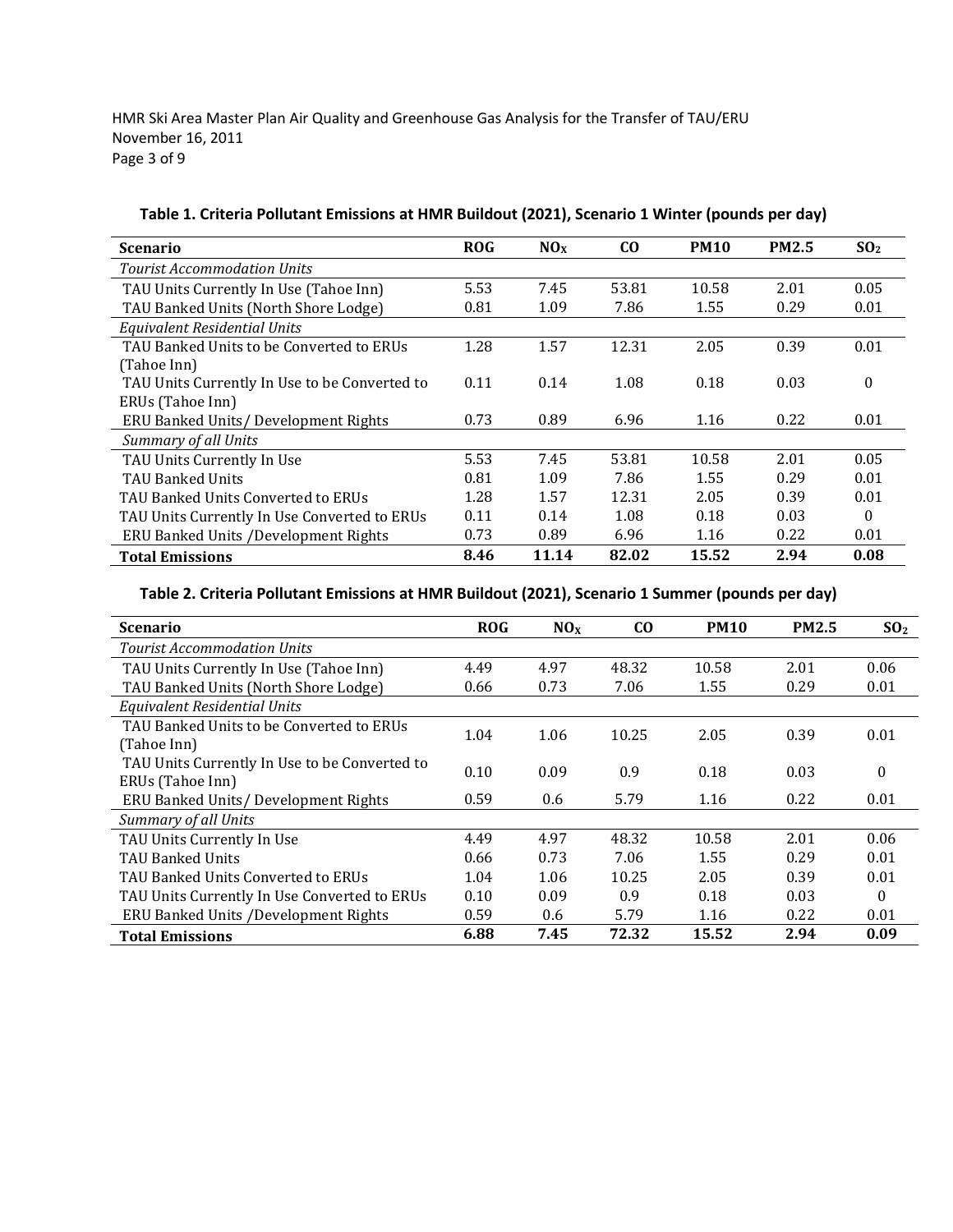HMR Ski Area Master Plan Air Quality and Greenhouse Gas Analysis for the Transfer of TAU/ERU November 16, 2011 Page 4 of 9

Table 3 presents GHG emissions associated with VMT generated by the TAU and ERU. Emissions are presented in metric tons per year and summarized in terms of  $CO<sub>2</sub>$  equivalents  $(CO<sub>2</sub>e)<sup>3</sup>$ .

| <b>Scenario</b>                                                   | CO <sub>2</sub> | CH <sub>4</sub> | $N_2$ O | CO <sub>2</sub> e |
|-------------------------------------------------------------------|-----------------|-----------------|---------|-------------------|
| Tourist Accommodation Units                                       |                 |                 |         |                   |
| TAU Units Currently In Use (Tahoe Inn)                            | 1,081           | 0.03            | 0.04    | 1,094             |
| TAU Banked Units (North Shore Lodge)                              | 158             | 0.00            | 0.01    | 160               |
| Equivalent Residential Units                                      |                 |                 |         |                   |
| TAU Banked Units to be Converted to ERUs<br>(Tahoe Inn)           | 212             | 0.01            | 0.01    | 214               |
| TAU Units Currently In Use to be Converted to<br>ERUs (Tahoe Inn) | 18              | 0.00            | 0.00    | 19                |
| ERU Banked Units/ Development Rights                              | 120             | 0.00            | 0.00    | 121               |
| Summary of all Units                                              |                 |                 |         |                   |
| TAU Units Currently In Use                                        | 1,081           | 0.03            | 0.04    | 1,094             |
| <b>TAU Banked Units</b>                                           | 158             | 0.00            | 0.01    | 160               |
| TAU Banked Units Converted to ERUs                                | 212             | 0.01            | 0.01    | 214               |
| TAU Units Currently In Use Converted to ERUs                      | 18              | 0.00            | 0.00    | 19                |
| ERU Banked Units /Development Rights                              | 120             | 0.00            | 0.00    | 121               |
| <b>Total Emissions</b>                                            | 1.589           | 0.04            | 0.06    | 1,608             |

**Table 3. Greenhouse Gas Emissions at HMR Buildout (2021), Scenario 1 (metric tons per year)**

As shown in Tables 1 and 2, emissions generated by vehicle trips associated with the TAU and ERU are typically highest in the winter. Total GHG emissions generated by the TAU and ERU equate to 1,608 metric tons of CO<sub>2</sub>e.

I

<span id="page-3-0"></span><sup>&</sup>lt;sup>3</sup> CO<sub>2</sub>e is a standard reporting metric that allows one to characterize the complex mixture of GHGs as a single unit taking into account that each gas has a different global warming potential (GWP).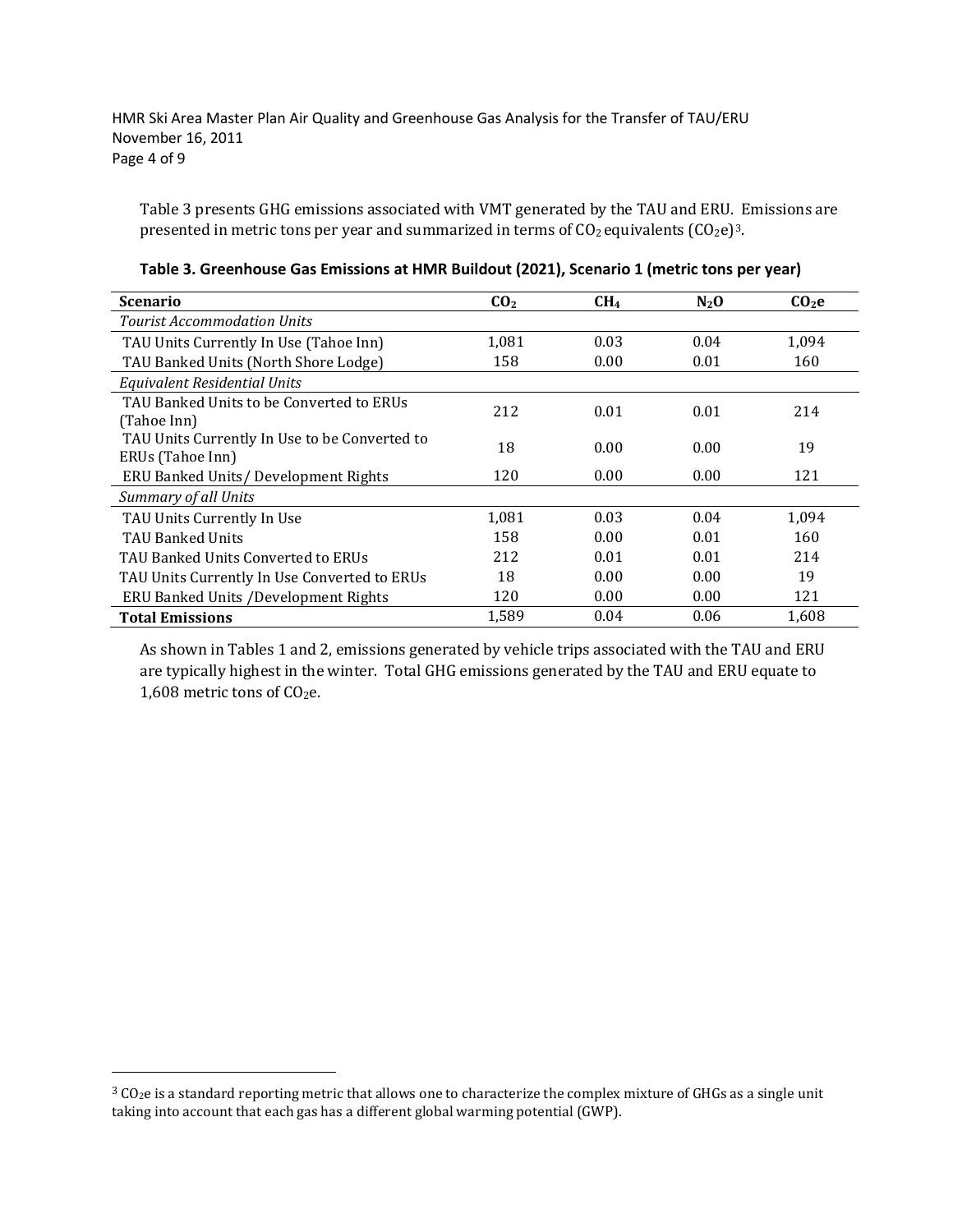HMR Ski Area Master Plan Air Quality and Greenhouse Gas Analysis for the Transfer of TAU/ERU November 16, 2011 Page 5 of 9

### **Scenario 2 Analysis**

Tables 4 and 5 summarize criteria pollutants associated with VMT generated by the TAU and ERU. Emissions are presented for both winter (Table 4) and summer (Table 5) conditions in 2021.

**Table 4. Criteria Pollutant Emissions at HMR Buildout (2021), Scenario 2 Winter (pounds per day)**

| <b>Scenario</b>                               | <b>ROG</b> | NO <sub>X</sub> | $\bf{C0}$ | <b>PM10</b> | <b>PM2.5</b> | SO <sub>2</sub>  |
|-----------------------------------------------|------------|-----------------|-----------|-------------|--------------|------------------|
| <b>Tourist Accommodation Units</b>            |            |                 |           |             |              |                  |
| TAU Units Currently In Use (Tahoe Inn)        | 5.53       | 7.45            | 53.81     | 10.58       | 2.01         | 0.05             |
| TAU Banked Units (North Shore Lodge)          | 0.81       | 1.09            | 7.86      | 1.55        | 0.29         | 0.01             |
| Equivalent Residential Units                  |            |                 |           |             |              |                  |
| TAU Banked Units to be Converted to ERUs      | 2.86       | 3.85            | 27.81     | 5.47        | 1.04         | 0.03             |
| (Tahoe Inn)                                   |            |                 |           |             |              |                  |
| TAU Units Currently In Use to be Converted to | 0.25       | 0.33            | 2.42      | 0.48        | 0.09         | $\boldsymbol{0}$ |
| ERUs (Tahoe Inn)                              |            |                 |           |             |              |                  |
| ERU Banked Units/Development Rights           | 0.73       | 0.89            | 6.96      | 1.16        | 0.22         | 0.01             |
| Summary of all Units                          |            |                 |           |             |              |                  |
| TAU Units Currently In Use                    | 5.53       | 7.45            | 53.81     | 10.58       | 2.01         | 0.05             |
| <b>TAU Banked Units</b>                       | 0.81       | 1.09            | 7.86      | 1.55        | 0.29         | 0.01             |
| TAU Banked Units Converted to ERUs            | 2.86       | 3.85            | 27.81     | 5.47        | 1.04         | 0.03             |
| TAU Units Currently In Use Converted to ERUs  | 0.25       | 0.33            | 2.42      | 0.48        | 0.09         | $\Omega$         |
| ERU Banked Units /Development Rights          | 0.73       | 0.89            | 6.96      | 1.16        | 0.22         | 0.01             |
| <b>Total Emissions</b>                        | 10.18      | 13.61           | 98.86     | 19.24       | 3.65         | 0.10             |

### **Table 5. Criteria Pollutant Emissions at HMR Buildout (2021), Scenario 2 Summer (pounds per day)**

| <b>Scenario</b>                               | <b>ROG</b> | NOx  | $c_{0}$ | $PM_{10}$ | $PM_{2.5}$ | SO <sub>2</sub> |
|-----------------------------------------------|------------|------|---------|-----------|------------|-----------------|
| <b>Tourist Accommodation Units</b>            |            |      |         |           |            |                 |
| TAU Units Currently In Use (Tahoe Inn)        | 4.49       | 4.97 | 48.32   | 10.58     | 2.01       | 0.06            |
| TAU Banked Units (North Shore Lodge)          | 0.66       | 0.73 | 7.06    | 1.55      | 0.29       | 0.01            |
| Equivalent Residential Units                  |            |      |         |           |            |                 |
| TAU Banked Units to be Converted to ERUs      | 2.33       | 2.57 | 24.98   | 5.47      | 1.04       | 0.03            |
| (Tahoe Inn)                                   |            |      |         |           |            |                 |
| TAU Units Currently In Use to be Converted to | 0.21       | 0.22 | 2.17    | 0.48      | 0.09       | $\theta$        |
| ERUs (Tahoe Inn)                              |            |      |         |           |            |                 |
| ERU Banked Units/ Development Rights          | 0.59       | 0.6  | 5.79    | 1.16      | 0.22       | 0.01            |
| <b>Summary of all Units</b>                   |            |      |         |           |            |                 |
| TAU Units Currently In Use                    | 4.49       | 4.97 | 48.32   | 10.58     | 2.01       | 0.06            |
| <b>TAU Banked Units</b>                       | 0.66       | 0.73 | 7.06    | 1.55      | 0.29       | 0.01            |
| TAU Banked Units Converted to ERUs            | 2.33       | 2.57 | 24.98   | 5.47      | 1.04       | 0.03            |
| TAU Units Currently In Use Converted to ERUs  | 0.21       | 0.22 | 2.17    | 0.48      | 0.09       | 0               |
| ERU Banked Units / Development Rights         | 0.59       | 0.6  | 5.79    | 1.16      | 0.22       | 0.01            |
| <b>Total Emissions</b>                        | 8.28       | 9.09 | 88.32   | 19.24     | 3.65       | 0.11            |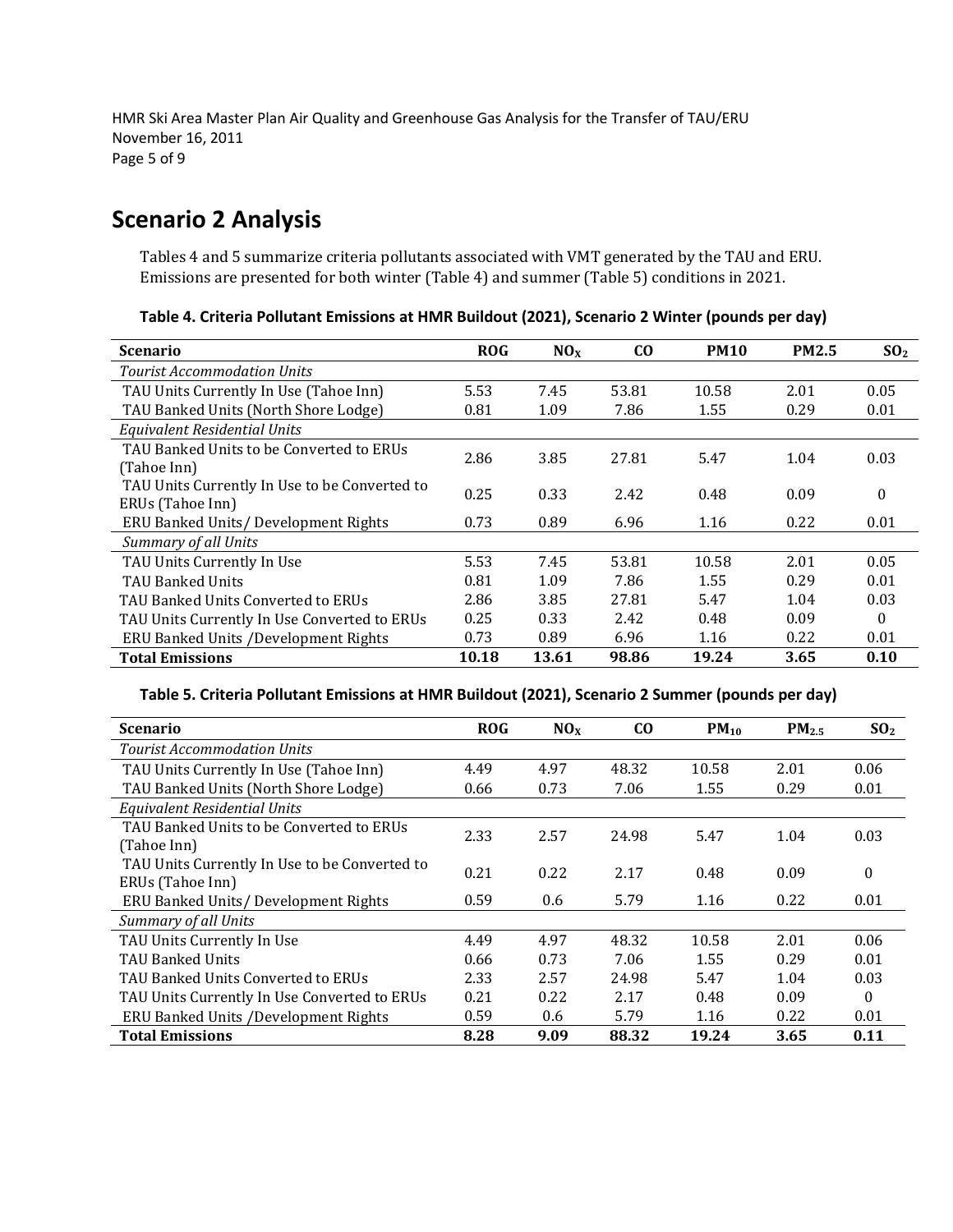HMR Ski Area Master Plan Air Quality and Greenhouse Gas Analysis for the Transfer of TAU/ERU November 16, 2011 Page 6 of 9

Table 6 presents GHG emissions associated with VMT generated by the TAU and ERU. Emissions are presented in metric tons per year and summarized in terms of  $CO<sub>2</sub>$  equivalents ( $CO<sub>2</sub>e$ ).

| <b>Scenario</b>                               | CO <sub>2</sub> | CH <sub>4</sub> | $N_2$ O | CO <sub>2</sub> e |
|-----------------------------------------------|-----------------|-----------------|---------|-------------------|
| <b>Tourist Accommodation Units</b>            |                 |                 |         |                   |
| TAU Units Currently In Use (Tahoe Inn)        | 1,081           | 0.03            | 0.04    | 1.094             |
| TAU Banked Units (North Shore Lodge)          | 158             | 0.00            | 0.01    | 160               |
| <b>Equivalent Residential Units</b>           |                 |                 |         |                   |
| TAU Banked Units to be Converted to ERUs      | 559             | 0.02            | 0.02    | 565               |
| (Tahoe Inn)                                   |                 |                 |         |                   |
| TAU Units Currently In Use to be Converted to | 49              | 0.00            | 0.00    | 49                |
| ERUs (Tahoe Inn)                              |                 |                 |         |                   |
| ERU Banked Units/Development Rights           | 120             | 0.00            | 0.00    | 121               |
| Summary of all Units                          |                 |                 |         |                   |
| TAU Units Currently In Use                    | 1,081           | 0.03            | 0.04    | 1.094             |
| <b>TAU Banked Units</b>                       | 158             | 0.00            | 0.01    | 160               |
| TAU Banked Units Converted to ERUs            | 559             | 0.02            | 0.02    | 565               |
| TAU Units Currently In Use Converted to ERUs  | 49              | 0.00            | 0.00    | 49                |
| ERU Banked Units / Development Rights         | 120             | 0.00            | 0.00    | 121               |
| <b>Total Emissions</b>                        | 1,967           | 0.05            | 0.07    | 1,989             |

**Table 6. Greenhouse Gas Emissions at Full Buildout (2021), Scenario 2 (metric tons per year)**

As shown in Tables 4 and 5, emissions generated by vehicle trips associated with the TAU and ERU are typically highest in the winter. Total GHG emissions generated by the TAU and ERU equate to 1,989 metric tons of  $CO<sub>2</sub>e$ .

# **Emissions Relative to HMR Master Plan**

A portion of the emissions generated by vehicles trips associated with the TAU and ERU will be subsumed into the Master Plan. The Final EIR/EIS quantifies total emissions associated with project operations, but did not take into account changes in regional emissions from the transfer and conversion of existing TAU and ERU. Because emissions from the TAU and ERU have been modeled as part of the HMR transportation analysis and will no longer be independently generated, the TAU and ERU emissions totals should be removed from the HMR traffic estimates assumed in the Final EIR/EIS to avoid double counting of VMT.

Tables 7 and 8 summarize total operational criteria pollutant emissions for Alternative 1/1A, accounting for vehicular emissions generated by the TAU and ERU under Scenario 1 and 2, respectively. Emissions are presented for Alternative 1/1A, as it includes the proposed project and maximum emissions alternative. Emissions are presented for all mobile and area sources analyzed in the Final EIR/EIS. Vehicular emissions generated by existing TAU and ERU have been subtracted from the summer and winter traffic emissions presented in the tables. Negative values indicate regional emission reductions.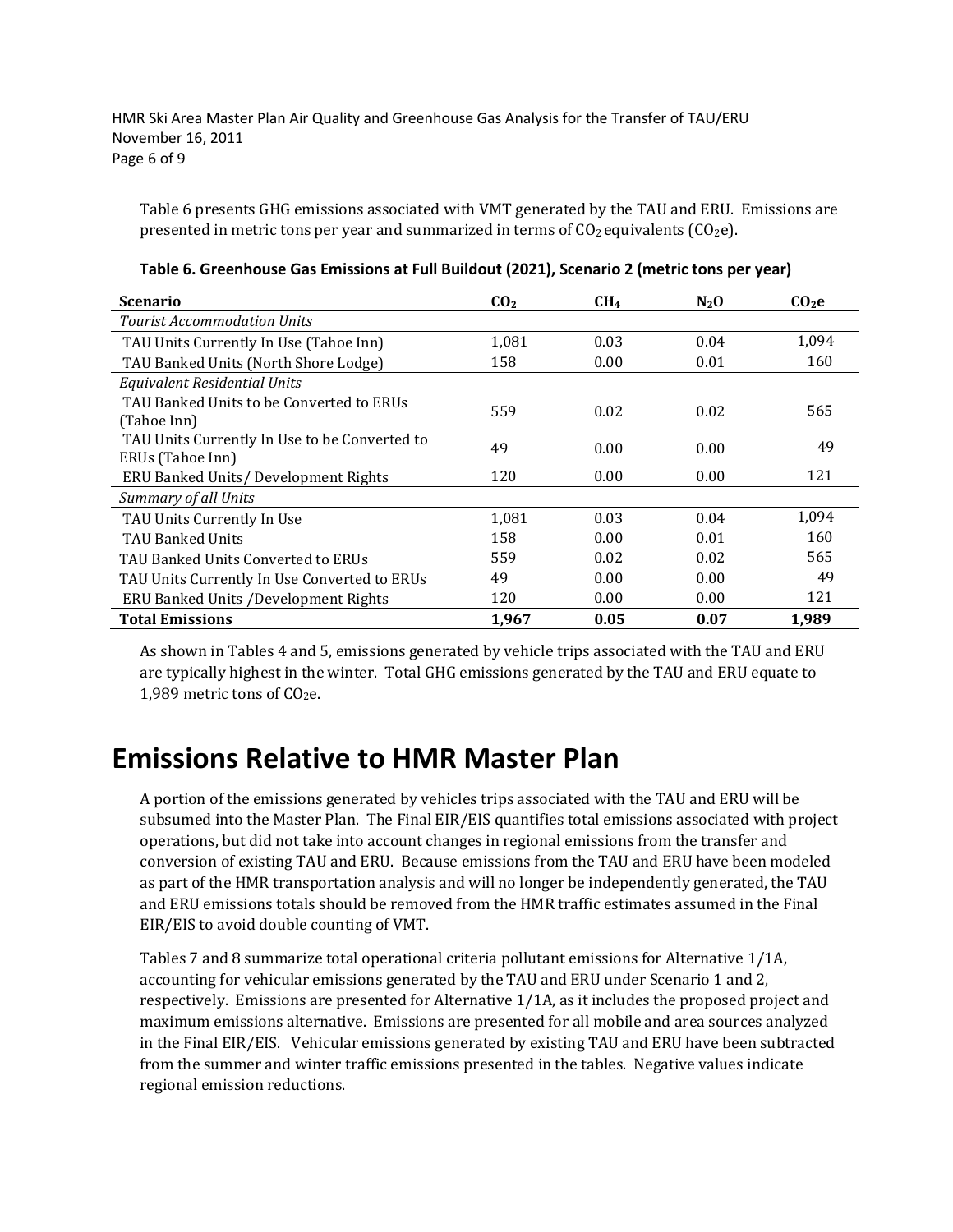HMR Ski Area Master Plan Air Quality and Greenhouse Gas Analysis for the Transfer of TAU/ERU November 16, 2011 Page 7 of 9

| <b>Source</b>                                                 | <b>ROG</b>   | NO <sub>X</sub> | $\bf{C0}$ | <b>PM10</b>      | <b>PM2.5</b>     | SO <sub>2</sub>  |
|---------------------------------------------------------------|--------------|-----------------|-----------|------------------|------------------|------------------|
| <b>Mobile</b>                                                 |              |                 |           |                  |                  |                  |
| Traffic (Winter) <sup>1</sup>                                 | 3.89         | 4.28            | 36.22     | 5.25             | 1.02             | 0.02             |
| Traffic (Summer) <sup>1</sup>                                 | 3.82         | $-0.28$         | $-0.50$   | $-1.01$          | $-0.17$          | $-0.01$          |
| Hybrid Water Taxi                                             | 0.96         | 3.28            | 1.44      | 0.09             | 0.08             | 0.00             |
| Area                                                          |              |                 |           |                  |                  |                  |
| Natural Gas                                                   | 30.94        | 25.89           | 41.27     | 0.77             | 0.77             | 0.00             |
| Landscape                                                     | 0.74         | 0.12            | 9.27      | 0.03             | 0.03             | 0.00             |
| <b>Consumer Product</b>                                       | 10.47        | 0.00            | 0.00      | 0.00             | 0.00             | 0.00             |
| <b>Exterior Coatings</b>                                      | 2.45         | 0.00            | 0.00      | 0.00             | 0.00             | 0.00             |
| Diesel Generator                                              | 0.00         | 0.02            | 0.02      | 0.00             | 0.00             | 0.00             |
| Total for the Proposed Project<br>(Alternative 1/1A) (Winter) | 49           | 33              | 79        | 6                | $\overline{2}$   | 0.02             |
| Total for the Proposed Project<br>(Alternative 1/1A) (Summer) | 49           | 29              | 52        | $\boldsymbol{0}$ | $\mathbf{1}$     | $-0.01$          |
| <b>Total for No Project</b><br>(Alternative 2) (Winter)       | 15           | 20              | 140       | 24               | 5                | $\boldsymbol{0}$ |
| <b>Total for No Project</b><br>(Alternative 2) (Summer)       | $\mathbf{1}$ | 3               | 6         | $\boldsymbol{0}$ | $\boldsymbol{0}$ | $\boldsymbol{0}$ |
| Comparison to No Project<br>(Alternative 2) (Winter)          | $(+34)$      | $(+14)$         | $(-61)$   | $(-18)$          | $(-4)$           | (0)              |
| Comparison to No Project<br>(Alternative 2) (Summer)          | $(+49)$      | $(+27)$         | $(+45)$   | (0)              | $(+1)$           | (0)              |

#### **Table 7. Operational Emissions (2021) from the Proposed Project (Alternative 1/1A) Accounting for Vehicle Emissions Generated by Transferred and Converted TAU and ERU (Scenario 1)**

<sup>1</sup> Emissions generated by the TAU and ERU (Tables 1 and 2) have been subtracted from traffic emissions generated by the HMR, as presented in the Final EIR/EIS.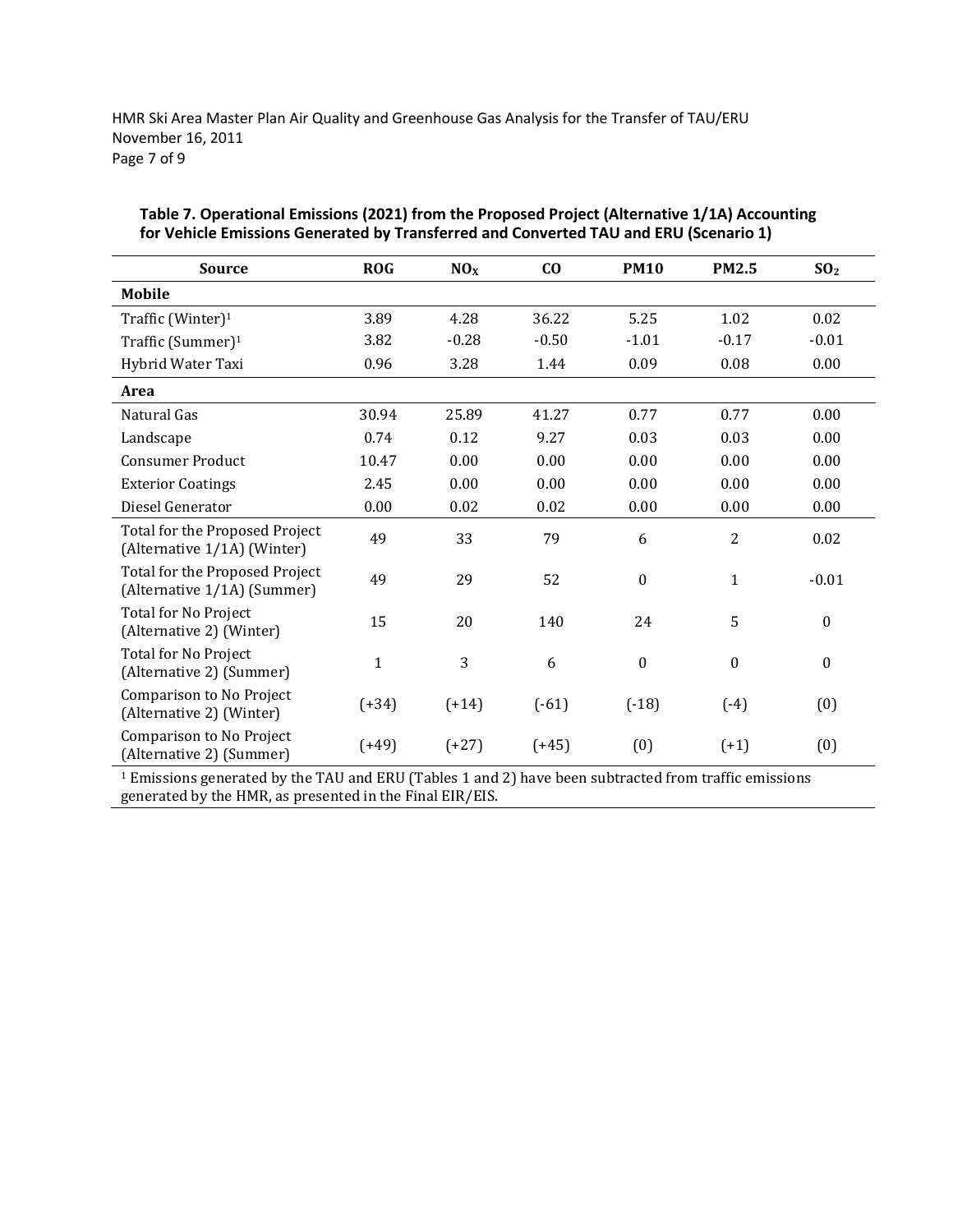HMR Ski Area Master Plan Air Quality and Greenhouse Gas Analysis for the Transfer of TAU/ERU November 16, 2011 Page 8 of 9

| <b>Source</b>                                                 | <b>ROG</b>   | NO <sub>X</sub> | C <sub>0</sub> | <b>PM10</b>      | <b>PM2.5</b>     | SO <sub>2</sub>  |
|---------------------------------------------------------------|--------------|-----------------|----------------|------------------|------------------|------------------|
| <b>Mobile</b>                                                 |              |                 |                |                  |                  |                  |
| Traffic (Winter) <sup>1</sup>                                 | 2.17         | 1.81            | 19.38          | 1.53             | 0.31             | 0.00             |
| Traffic (Summer) <sup>1</sup>                                 | 2.42         | $-1.92$         | $-16.50$       | $-4.73$          | $-0.88$          | $-0.03$          |
| Hybrid Water Taxi                                             | 0.96         | 3.28            | 1.44           | 0.09             | 0.08             | 0.00             |
| Area                                                          |              |                 |                |                  |                  |                  |
| Natural Gas                                                   | 30.94        | 25.89           | 41.27          | 0.77             | 0.77             | 0.00             |
| Landscape                                                     | 0.74         | 0.12            | 9.27           | 0.03             | 0.03             | 0.00             |
| <b>Consumer Product</b>                                       | 10.47        | 0.00            | 0.00           | 0.00             | 0.00             | 0.00             |
| <b>Exterior Coatings</b>                                      | 2.45         | 0.00            | 0.00           | 0.00             | 0.00             | 0.00             |
| Diesel Generator                                              | 0.00         | 0.02            | 0.02           | 0.00             | 0.00             | 0.00             |
| Total for the Proposed Project<br>(Alternative 1/1A) (Winter) | 47           | 31              | 62             | $\overline{2}$   | $\mathbf{1}$     | 0.00             |
| Total for the Proposed Project<br>(Alternative 1/1A) (Summer) | 48           | 27              | 36             | $-4$             | $\boldsymbol{0}$ | $-0.03$          |
| Total for No Project<br>(Alternative 2) (Winter)              | 15           | 20              | 140            | 24               | 5                | $\boldsymbol{0}$ |
| Total for No Project<br>(Alternative 2) (Summer)              | $\mathbf{1}$ | 3               | 6              | $\boldsymbol{0}$ | $\boldsymbol{0}$ | $\boldsymbol{0}$ |
| Comparison to No Project<br>(Alternative 2) (Winter)          | $(+32)$      | $(+11)$         | $(-78)$        | $(-22)$          | $(-4)$           | (0)              |
| Comparison to No Project<br>(Alternative 2) (Summer)          | $(+47)$      | $(+25)$         | (29)           | $(-4)$           | (0)              | (0)              |

### **Table 8. Operational Emissions (2021) from the Proposed Project (Alternative 1/1A) Accounting for Vehicle Emissions Generated by Transferred and Converted TAU and ERU (Scenario 2)**

<sup>1</sup> Emissions generated by the TAU and ERU (Tables 4 and 5) have been subtracted from traffic emissions generated by the HMR, as presented in the Final EIR/EIS.